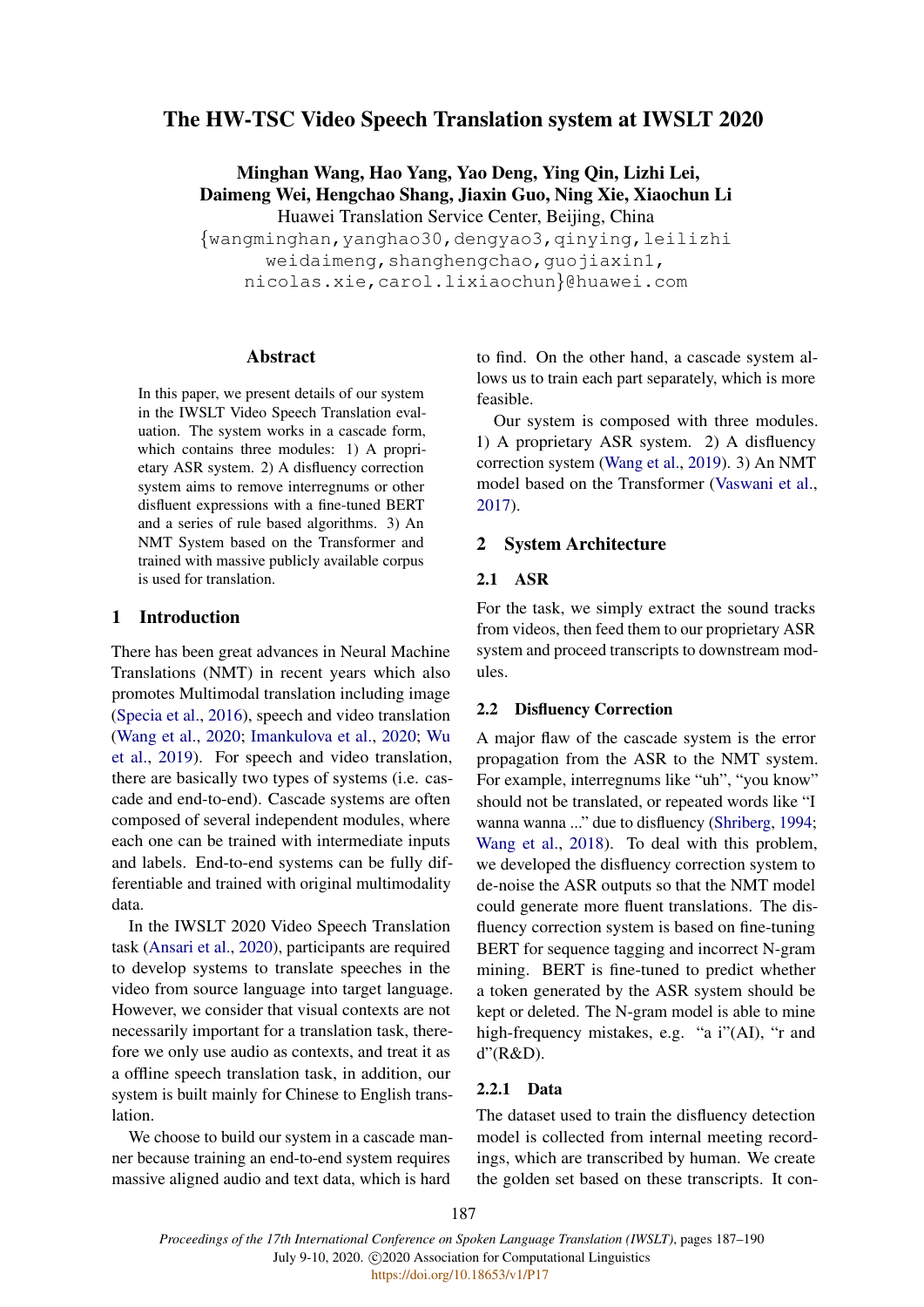<span id="page-1-0"></span>

| <b>Strategy</b>   | Train        | Dev          | <b>Test</b>  |
|-------------------|--------------|--------------|--------------|
| <b>Baseline</b>   | 35.2         | 36.3         | 33.1         |
| + Domain rule     | $31.8(-3.4)$ | $31.9(-4.4)$ | $30.1(-3.0)$ |
| + BERT model      | $28.3(-3.5)$ | $28.3(-3.6)$ | $26.7(-3.4)$ |
| $+$ N-gram mining | $26.4(-1.9)$ | $25.9(-2.4)$ | $24.9(-1.8)$ |

Table 1: The performance of each strategy evaluated on our own dataset

tains approximately 200,000 tokens and are split into train/dev/test set with the proportion of 7:1:2.

We use sclite from SCTK to score the ASR outputs, the sclite is able to output four types of actions for tokens and gaps in the ASR outputs. Then, those actions will be used to automatically label the ASR outputs with following rules:

- Tokens are scored as C (correct) by the sclite means that the ASR system outputs a correct token, compared to the ground truth sequence. These tokens will be labeled as OK and should be preserved in post-processing.
- Tokens are scored as S (substitute) by the sclite means the ASR system outputs an incorrect (substituted) token at current position, compared to the ground truth sequence. These tokens are labeled as BAD and will be deleted. Note that we don't consider predicting the correct token because of the complexity.
- Tokens are scored as I (insertion) means the ASR system inserts an unnecessary token at current position. These tokens will be labeled as BAD and should be deleted.
- Gaps are scored as D (deletion) means the ASR fails to output a necessary token at the gap. This situation also involves predicting the missing token therefore is not considered.

Based on these rules, the ASR outputs are labeled with OK and BAD for each token, which will be used to fine-tune the BERT model.

## 2.2.2 BERT based Disfluency Detection

BERT is widely used in many NLP tasks thanks to its flexible architecture and pre-trained weights contributed by the community. As described previously, we formulate the task as a sequential labelling problem so that the pre-trained BERT can be fine-tuned easily. In the post-processing, we simply remove tokens which are predicted as BAD. The model used for fine-tuning is provided by transformers' [\(Wolf et al.,](#page-3-2) [2019\)](#page-3-2) BERT-base.

# 2.2.3 N-Gram Disfluency Mining

Except from training a detection model, we also create a mistake table with n-grams (where n=1,2,3,4), aiming to correct high-frequency mistakes. The table statistics the frequency of incorrect transcripts, and top 10 mistakes are used as a rule based mapping. We mainly use it to solve some situations where the pronunciation and text are not the same, this situation mainly appears in terminologies.

# 2.2.4 Disfluency Correction Experiments

We preform several experiments on the created dataset with the combination of methods mentioned above to evaluate the effectiveness. We use WER as the evaluation metric. Detailed results are presented in Table [1.](#page-1-0)

# 2.3 NMT

The NMT model is based on a Transformer [\(Vaswani et al.,](#page-2-4) [2017\)](#page-2-4) model with some modifications that will be introduced later. The model is trained with approximately 26M publicly available parallel corpora.

### <span id="page-1-1"></span>2.3.1 Data

There is no officially published in-domain text data to train and evaluate the model, therefore, we use the WMT 2019 Chinese to English news translation corpora which is composed with 6.5M CWMT and 20M UN sentence pairs. The test set of CCMT 2018 news translation is used as our test set for the experiment.

First of all, we clean up the dataset as follows:

- Remove duplicated sentences.
- Sentences that are too short (e.g. less than two tokens) are removed.
- Sentences that are too long (e.g. greater than 300 tokens) are removed.
- Parallel sentence pairs with abnormal length ratio (e.g. greater than 3 times standard deviation) are removed.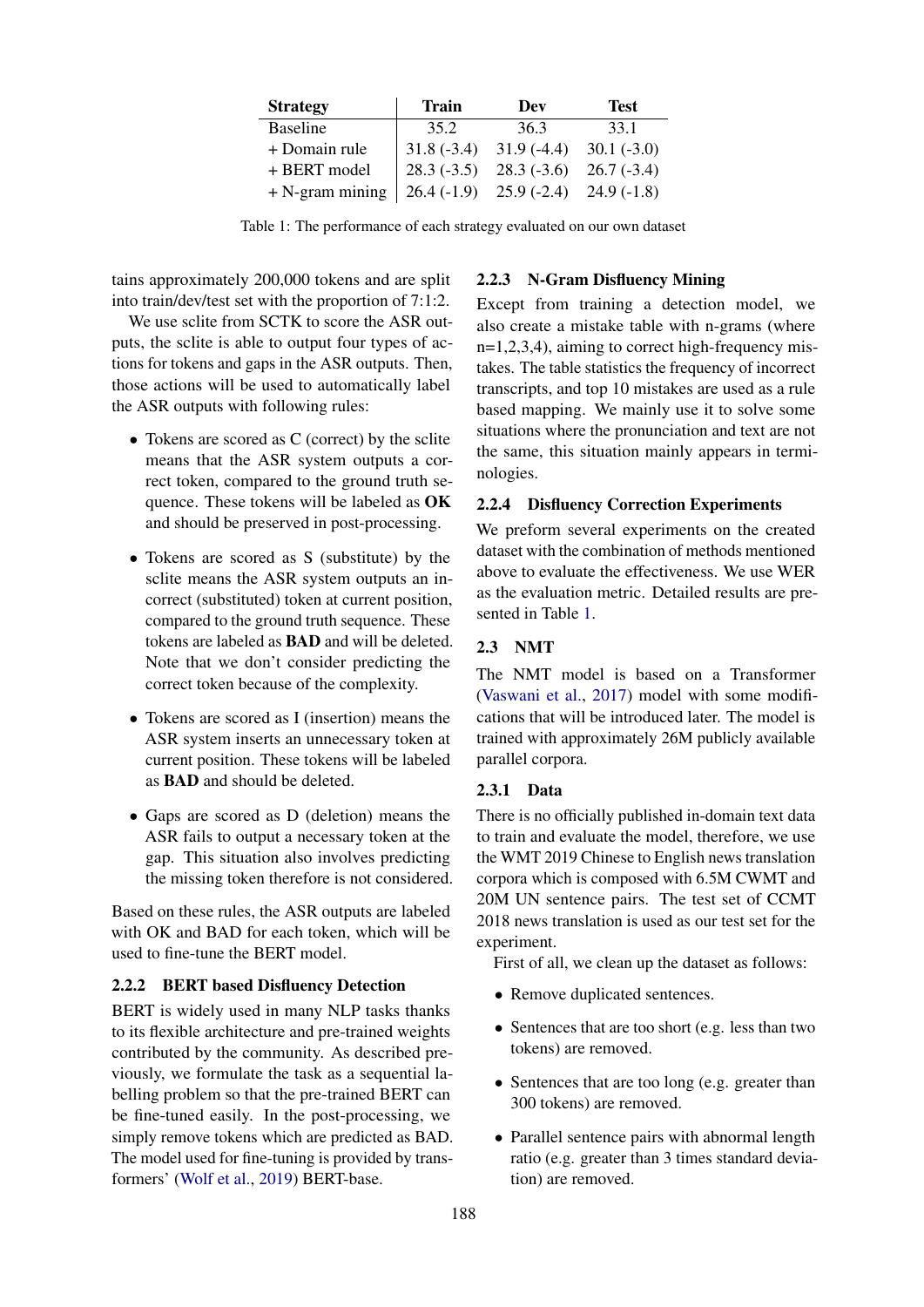<span id="page-2-10"></span>

| <b>Strategy</b>         | <b>BLEU</b> |
|-------------------------|-------------|
| Transformer-big         | 36.27       |
| + Domain Classification | 37.63       |
| + Ensemble              | 39.25       |

Table 2: The performance of the nmt model evaluated on CCMT dataset.

• Sentences with abnormal characters are considered as HTML entities, e.g. &nbsp, are removed.

Subword-nmt [\(Sennrich et al.,](#page-2-7) [2016\)](#page-2-7) is used to tokenize English sentences, while character based tokenization is used for Chinese sentences.

### 2.3.2 Model

Transformer Big [\(Vaswani et al.,](#page-2-4) [2017\)](#page-2-4) is used in our NMT system, which has same number layers compared to Transformer base but with wider embedding and FFN layers, additional normalization and dropout layers are also added.

As we mentioned in Section [2.3.1,](#page-1-1) we mix the CWMT and UN corpus in which sentences may draw from different distributions and thus may have significant differences in the quality, domain as well as the style. These differences may degrade the performance of a NMT model. To deal with such problem, inspired by [\(Britz et al.,](#page-2-8) [2017\)](#page-2-8), we add a domain discrimination tag (token) at the start of the sentence for target sentences, here, we use [CWMT] and [UN] to represent two domains (data sources). The initial tag will be used to calculate a discrimination loss thus makes the model trained in a multi-task setting. In the inference phase, the generated tag will be removed in the post-processing.

#### 2.3.3 NMT experiments

We perform experiments with three strategies: Transformer-big with and without domain classification as well as an ensemble model. We use BLEU [\(Papineni et al.,](#page-2-9) [2002\)](#page-2-9) as the evaluation metric. Details are shown in Table [2.](#page-2-10)

### 3 Conclusion

In this paper, we introduce our system for IWSLT 2020 Video Speech Translation evaluation. Our cascade system is developed and evaluated separately, we select the best strategy for each module to integrate a pipeline system which finally makes predictions for our submission.

#### References

- <span id="page-2-3"></span>Ebrahim Ansari, Amittai Axelrod, Nguyen Bach, Ondrej Bojar, Roldano Cattoni, Fahim Dalvi, Nadir Durrani, Marcello Federico, Christian Federmann, Jiatao Gu, Fei Huang, Kevin Knight, Xutai Ma, Ajay Nagesh, Matteo Negri, Jan Niehues, Juan Pino, Elizabeth Salesky, Xing Shi, Sebastian Stuker, Marco ¨ Turchi, and Changhan Wang. 2020. Findings of the IWSLT 2020 Evaluation Campaign. In *Proceedings of the 17th International Conference on Spoken Language Translation (IWSLT 2020)*, Seattle, USA.
- <span id="page-2-8"></span>Denny Britz, Quoc V. Le, and Reid Pryzant. 2017. [Effective domain mixing for neural machine trans](https://doi.org/10.18653/v1/w17-4712)[lation.](https://doi.org/10.18653/v1/w17-4712) In *Proceedings of the Second Conference on Machine Translation, WMT 2017, Copenhagen, Denmark, September 7-8, 2017*, pages 118–126.
- <span id="page-2-2"></span>Aizhan Imankulova, Masahiro Kaneko, Tosho Hirasawa, and Mamoru Komachi. 2020. [Towards mul](http://arxiv.org/abs/2004.03180)[timodal simultaneous neural machine translation.](http://arxiv.org/abs/2004.03180) *CoRR*, abs/2004.03180.
- <span id="page-2-9"></span>Kishore Papineni, Salim Roukos, Todd Ward, and Wei-Jing Zhu. 2002. [Bleu: a method for automatic eval](https://www.aclweb.org/anthology/P02-1040/)[uation of machine translation.](https://www.aclweb.org/anthology/P02-1040/) In *Proceedings of the 40th Annual Meeting of the Association for Computational Linguistics, July 6-12, 2002, Philadelphia, PA, USA*, pages 311–318.
- <span id="page-2-7"></span>Rico Sennrich, Barry Haddow, and Alexandra Birch. 2016. [Neural machine translation of rare words with](https://doi.org/10.18653/v1/p16-1162) [subword units.](https://doi.org/10.18653/v1/p16-1162) In *Proceedings of the 54th Annual Meeting of the Association for Computational Linguistics, ACL 2016, August 7-12, 2016, Berlin, Germany, Volume 1: Long Papers*.
- <span id="page-2-5"></span>Elizabeth Shriberg. 1994. [Preliminaries to a theory of](http://www.speech.sri.com/people/ees/publications.html) [speech disfluencies.](http://www.speech.sri.com/people/ees/publications.html) phd, University of California, Berkeley.
- <span id="page-2-0"></span>Lucia Specia, Stella Frank, Khalil Sima'an, and Desmond Elliott. 2016. [A shared task on multi](https://www.aclweb.org/anthology/W16-2346/)[modal machine translation and crosslingual image](https://www.aclweb.org/anthology/W16-2346/) [description.](https://www.aclweb.org/anthology/W16-2346/) In *Proceedings of the First Conference on Machine Translation, WMT 2016, colocated with ACL 2016, August 11-12, Berlin, Germany*, pages 543–553.
- <span id="page-2-4"></span>Ashish Vaswani, Noam Shazeer, Niki Parmar, Jakob Uszkoreit, Llion Jones, Aidan N. Gomez, Lukasz Kaiser, and Illia Polosukhin. 2017. [Attention is all](http://papers.nips.cc/paper/7181-attention-is-all-you-need) [you need.](http://papers.nips.cc/paper/7181-attention-is-all-you-need) In *Advances in Neural Information Processing Systems 30: Annual Conference on Neural Information Processing Systems 2017, 4-9 December 2017, Long Beach, CA, USA*, pages 5998–6008.
- <span id="page-2-1"></span>Chengyi Wang, Yu Wu, Shujie Liu, Ming Zhou, and Zhenglu Yang. 2020. [Curriculum pre](http://arxiv.org/abs/2004.10093)[training for end-to-end speech translation.](http://arxiv.org/abs/2004.10093) *CoRR*, abs/2004.10093.
- <span id="page-2-6"></span>Feng Wang, Wei Chen, Zhen Yang, Qianqian Dong, Shuang Xu, and Bo Xu. 2018. [Semi-supervised dis](https://www.aclweb.org/anthology/C18-1299/)[fluency detection.](https://www.aclweb.org/anthology/C18-1299/) In *Proceedings of the 27th International Conference on Computational Linguistics,*